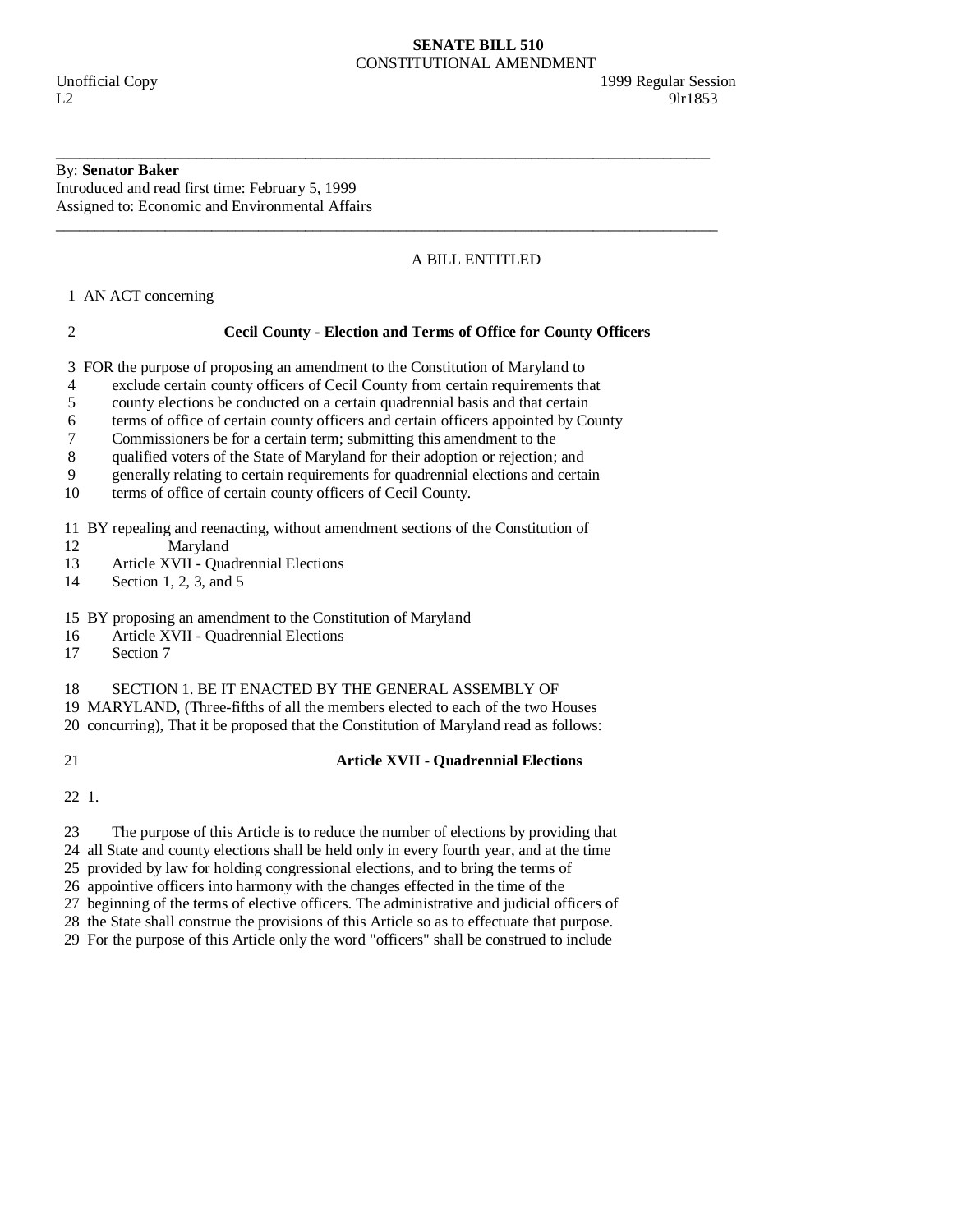#### **2 SENATE BILL 510**

1 those holding positions and other places of employment in the state and county

2 governments whose terms are fixed by law, but it shall not include any appointments

3 made by the Board of Public Works, nor appointments by the Governor for terms of

4 three years.

5 2.

 6 Except for a special election that may be authorized to fill a vacancy in a County 7 Council under Article XI-A, Section 3 of the Constitution, elections by qualified voters 8 for State and county officers shall be held on the Tuesday next after the first Monday 9 of November, in the year nineteen hundred and twenty-six, and on the same day in 10 every fourth year thereafter.

11 3.

 12 All State and county officers elected by qualified voters (except judges of the 13 Circuit Courts, judges of the Supreme Bench of Baltimore City, judges of the Court of 14 Appeals and judges of any intermediate courts of appeal) shall hold office for terms of 15 four years, and until their successors shall qualify.

16 5.

 17 All officers to be appointed by the Governor shall hold office for the terms fixed 18 by law. All officers appointed by County Commissioners shall hold office for terms of 19 four years, unless otherwise duly changed by law.

20 7.

21 Sections 1, 2, 3, and 5 of this Article do not apply or refer to:

22 (1) members of any elective local board of education; OR

23 (2) COUNTY OFFICERS OF CECIL COUNTY.

24 SECTION 2. AND BE IT FURTHER ENACTED, That the General Assembly

25 determines that the amendment to the Constitution of Maryland proposed by this Act

26 affects only one county and that the provisions of Article XIV, Section 1 of the

27 Constitution concerning local approval of constitutional amendments apply.

 28 SECTION 3. AND BE IT FURTHER ENACTED, That the aforegoing section 29 proposed as an amendment to the Constitution of Maryland shall be submitted to the 30 legal and qualified voters of this State at the next general election to be held in 31 November, 2000 for their adoption or rejection in pursuance of directions contained in 32 Article XIV of the Constitution of this State. At that general election, the vote on this 33 proposed amendment to the Constitution shall be by ballot, and upon each ballot 34 there shall be printed the words "For the Constitutional Amendments" and "Against 35 the Constitutional Amendments," as now provided by law. Immediately after the 36 election, all returns shall be made to the Governor of the vote for and against the 37 proposed amendment, as directed by Article XIV of the Constitution, and further 38 proceedings had in accordance with Article XIV.